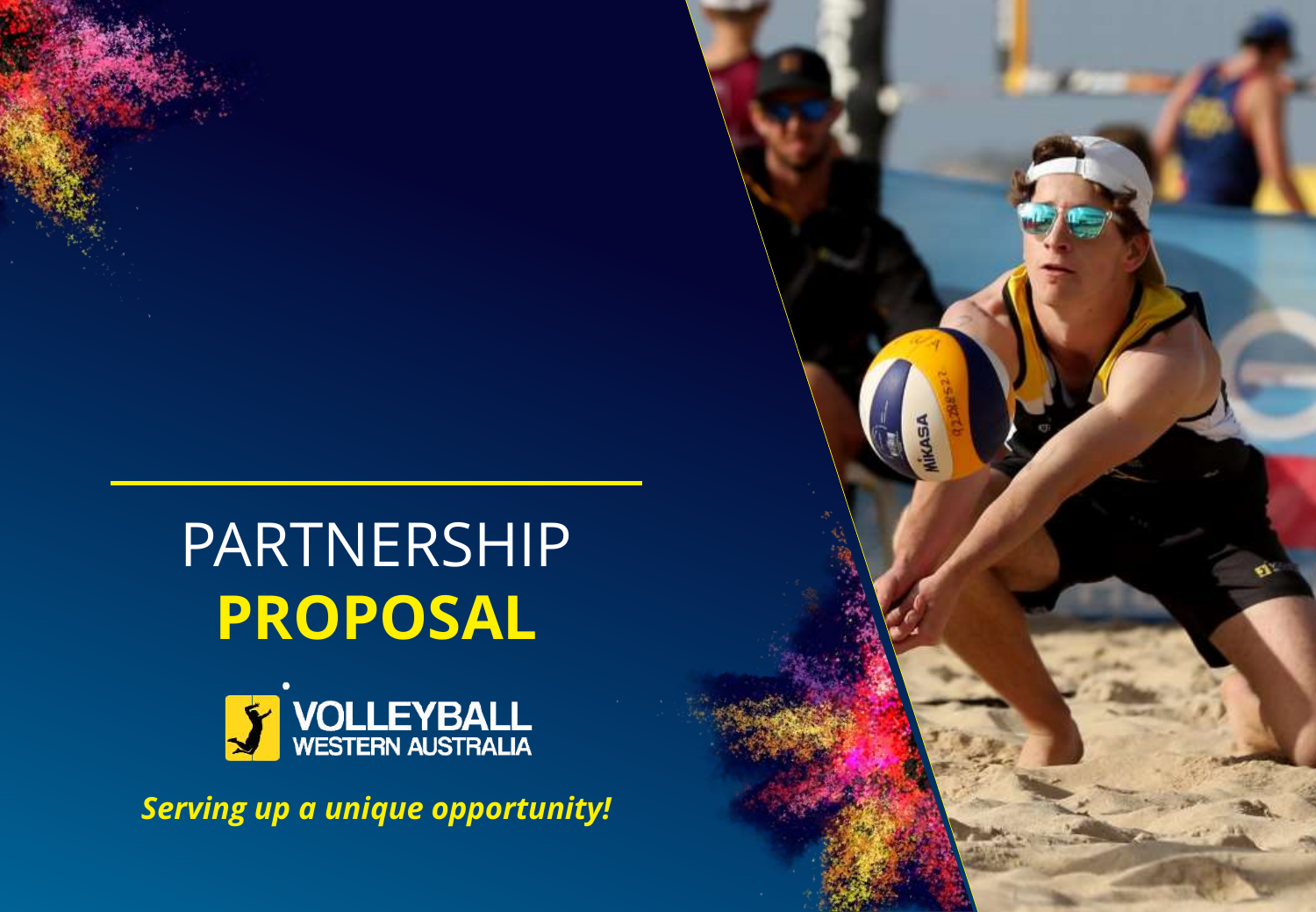

As the peak administrative body of Volleyball in Western Australia, Volleyball WA partners with businesses and organisation with a core purpose:

#### *"To inspire healthy minds and bodies through volleyball."*

Our principal partners help shape the strategic development of Volleyball in WA and allow Volleyball to share one of the World's most played sports throughout the state.

Our story is one of change and one that is entrenched in championing our six core values:

- *INCLUSIVITY COMMUNITY*
- 

- 
- 
- *HEALTH WELLBEING*
- *RESPECT ACCESSIBLITY*



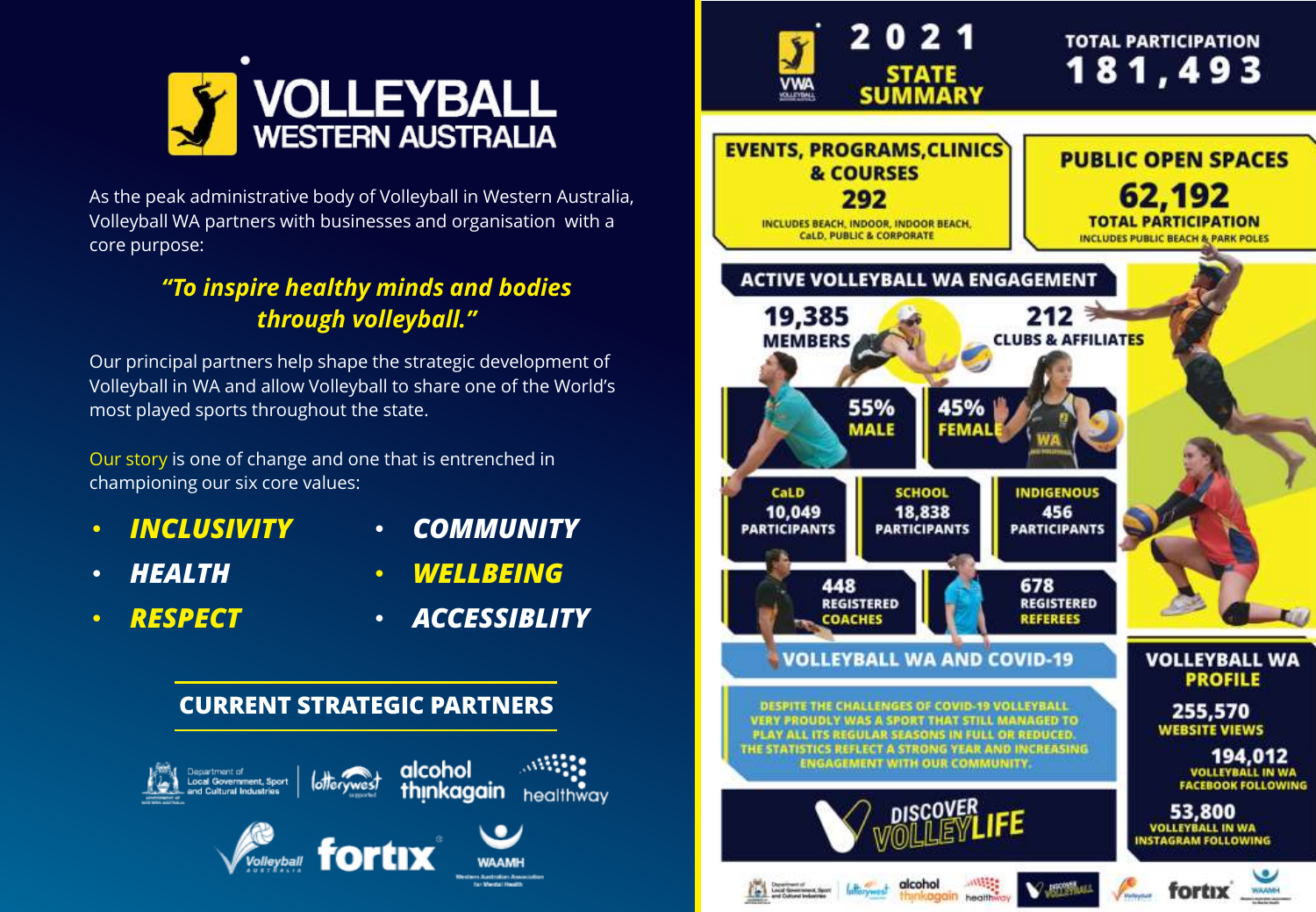### **OPPORTUNITY ONE**

## **EVENT ACTIVATION PACKAGE**

**This is an opportunity for your company to run an activation at one of our events.**

- **Logo placement on event specific advertising and promotional literature**
- **Access to:**
	- ➢ **One Volley Voice (eDm) ad**
	- ➢ **Acknowledgement in the event specific website promotional article**
	- ➢ **Acknowledgement in the event specific Facebook promotional article**
- **An agreed location to best showcase the product**
- **Discounted VWA Corporate packages at Inner City Beach**

#### **CASH SPONSORSHIP COST: \$0**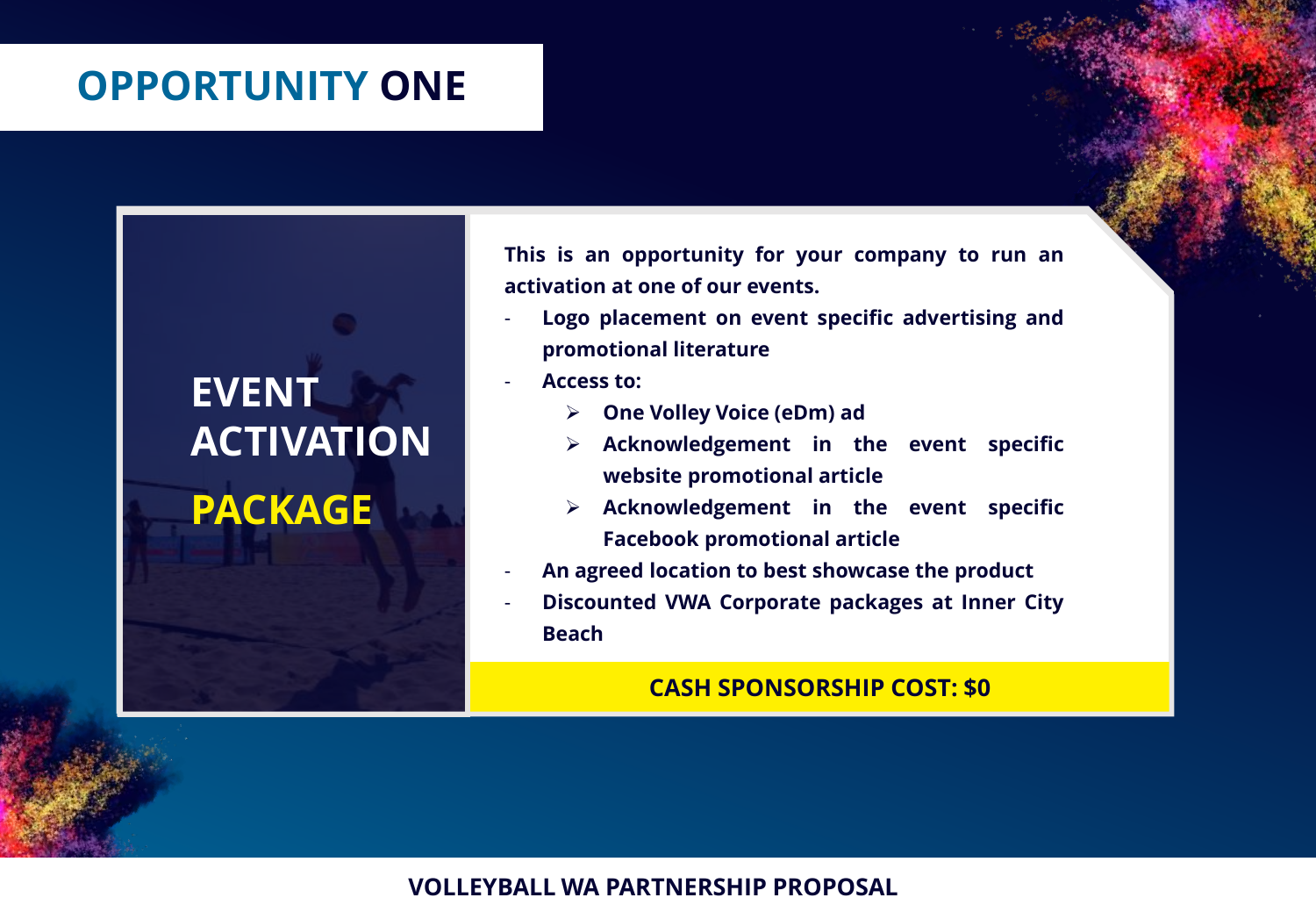### **OPPORTUNITY TWO**

**VWA EVENT SPONSOR BRONZE PACKAGE**

**This is an opportunity for a company to support a specific event.**

- **Package benefits include:**
	- ➢ **Signage at the event**
	- ➢ **Promotion of logo on VWA website**
	- ➢ **Acknowledgement of support in the Annual Report and Volley Awards program**
	- ➢ **Promotion of logo on event marketing material**
	- ➢ **One Volley Voice (eDm) ad**
	- ➢ **Acknowledgement of support in one website and one Facebook promotional article.**
	- ➢ **Opportunity to showcase products and services at event**
	- ➢ **Invitation to 'event specific' promotional activities**
	- ➢ **Free spectator entry to the event (if applicable)**
	- ➢ **Discounted VWA Corporate packages at Inner City Beach**

**CASH / IN KIND SPONSORSHIP COST: \$2,500 (EXC. GST)**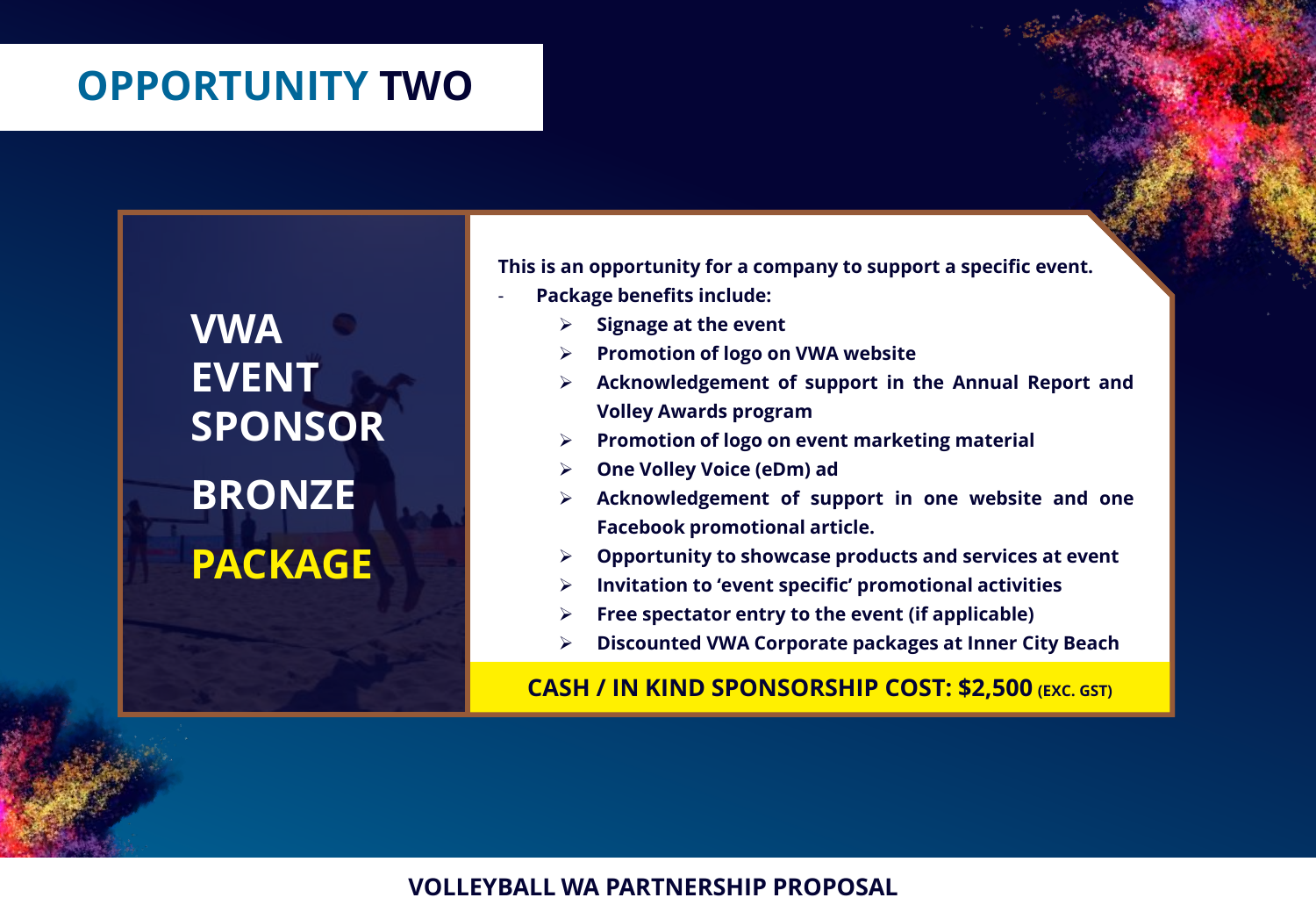## **OPPORTUNITY THREE**

## **VOLLEY AWARD SPONSOR**

**PACKAGE**

**This is a one-off opportunity to support our Awards night.** - **Naming rights of a Volley Award**

- **Promotion of logo on:**
	- ➢ **VWA website**
	- ➢ **Volley Awards program and other event material**
- **Access to:**
	- ➢ **One Volley Voice (eDm) ad**
	- ➢ **Acknowledgement in event specific website promotional article**
	- ➢ **Acknowledgement in event specific Facebook promotional article**
- **Opportunity to showcase products at the event**
- **Acknowledgement of support in the Annual Report**
- **Discounted VWA Corporate packages at Inner City Beach**

#### **CASH / IN KIND SPONSORSHIP COST: \$250 (EXC. GST)**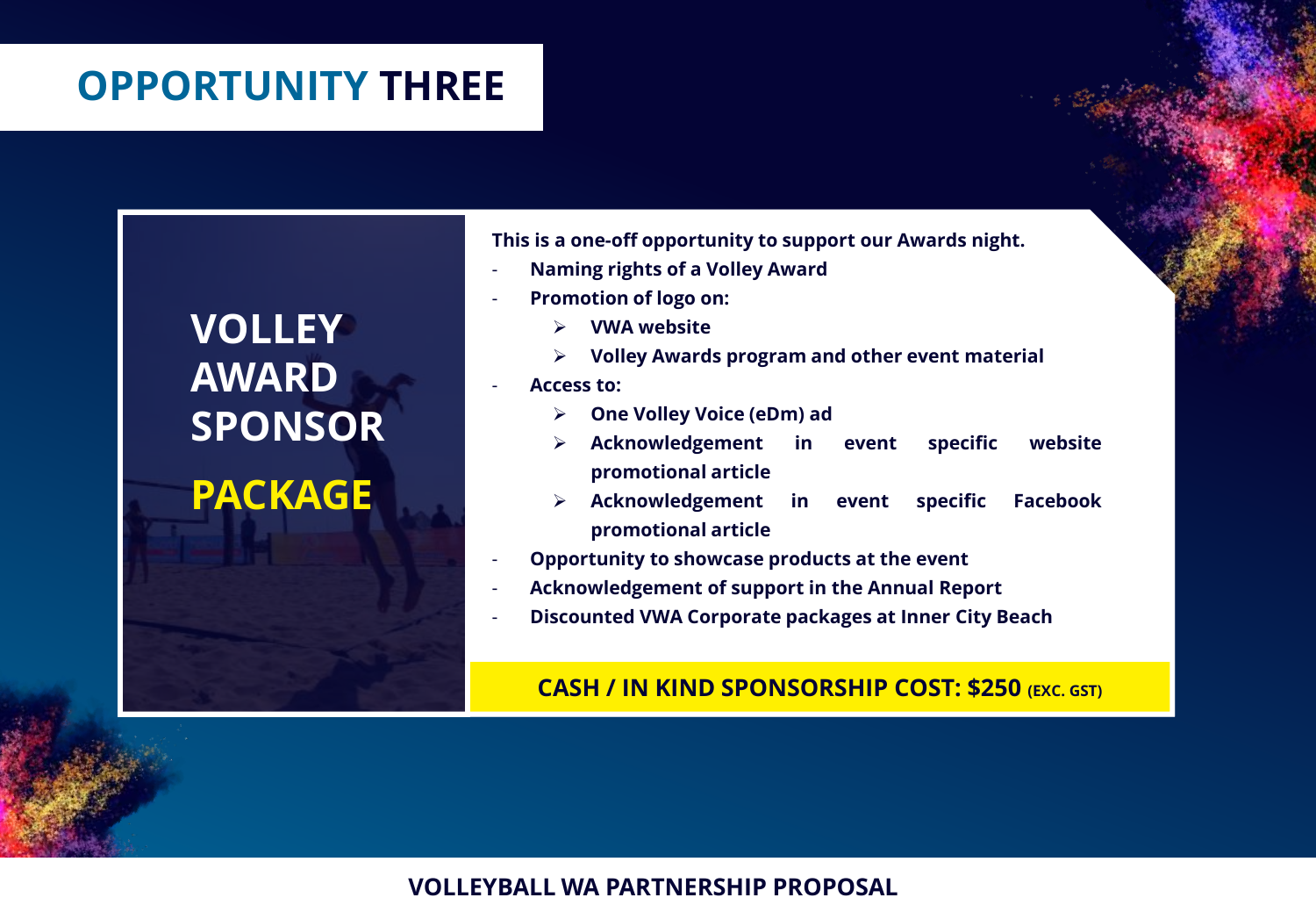### **OPPORTUNITY FOUR**

**VOLLEY AWARDS MAJOR SPONSOR PACKAGE**

**This opportunity is currently open to a company who wants naming rights to the annual Volley Awards.**

- **Signage at event**
- **Promotion of logo on VWA website, the printed Annual Report, Volley Awards program and marketing materials plus the Annual Calendar**
- **Three monthly Volley Voice (eDm) ads**
- **Acknowledgement of support in website, Facebook and LinkedIn promotional articles**
- **Opportunity to showcase products at event**
- **Two complimentary tickets to the Volley Awards**
- **Invitation to and VIP hospitality at the WA State Open**
- **Discounted VWA Corporate packages at Inner City Beach**

#### **CASH SPONSORSHIP COST: \$5,000 (EXC. GST)**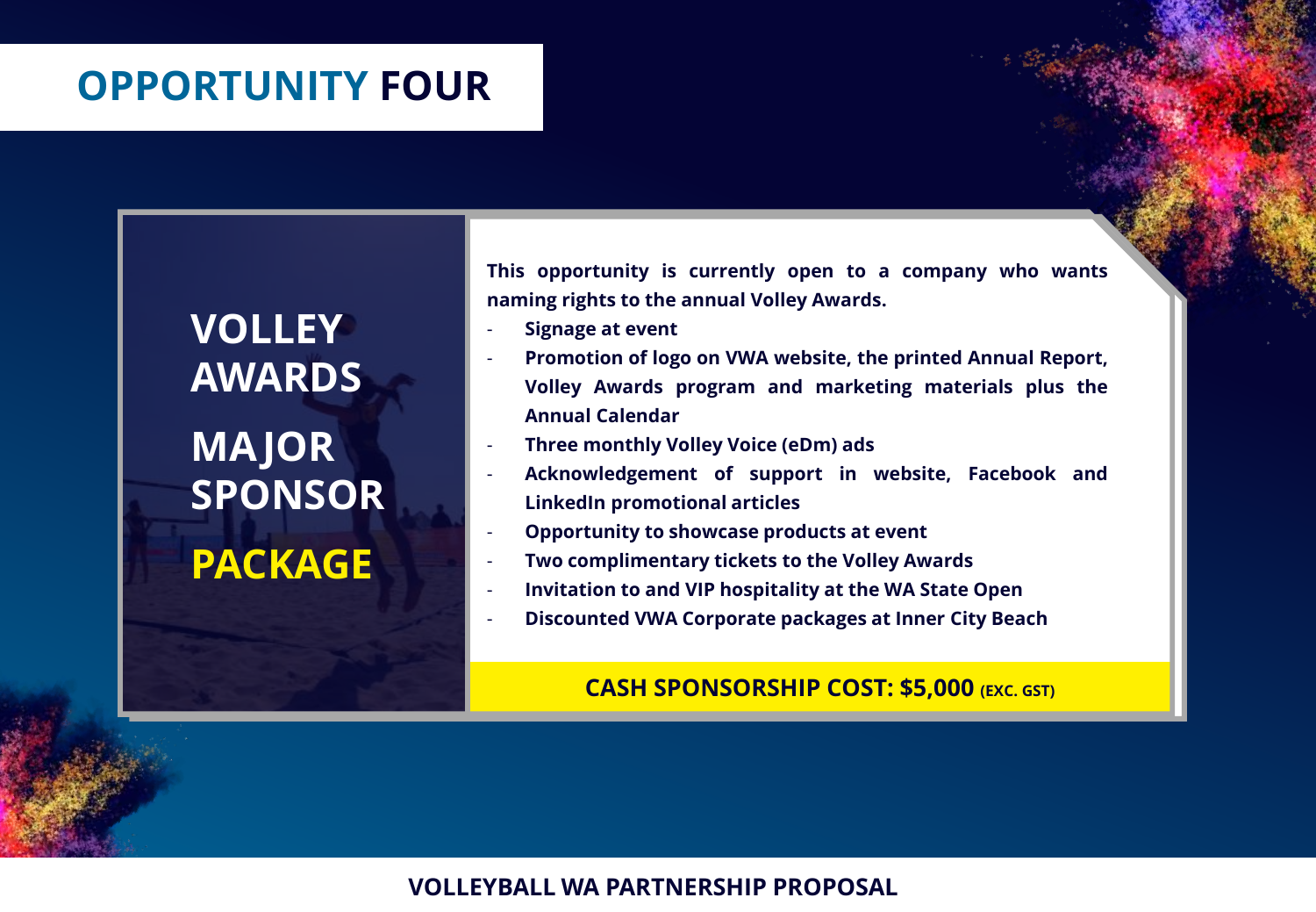### **OPPORTUNITY FIVE**

## **JUNIOR/YOUTH STATE TEAM SPONSOR WHITE PACKAGE**

**This opportunity gives companies the opportunity to support our youth and/or junior state representative teams who compete nationally in beach and indoor volleyball.**

- **Package benefits include:**
	- ➢ **Promotion of logo on VWA website**
	- ➢ **Acknowledgement in the VWA Annual Report**
	- ➢ **One Volley Voice (eDm) ad**
	- ➢ **Acknowledgement of support in one website, Facebook and LinkedIn promotional article**
	- ➢ **Discounted VWA Corporate packages at Inner City Beach**

**CASH SPONSORSHIP COST: \$1000 (EXC. GST)**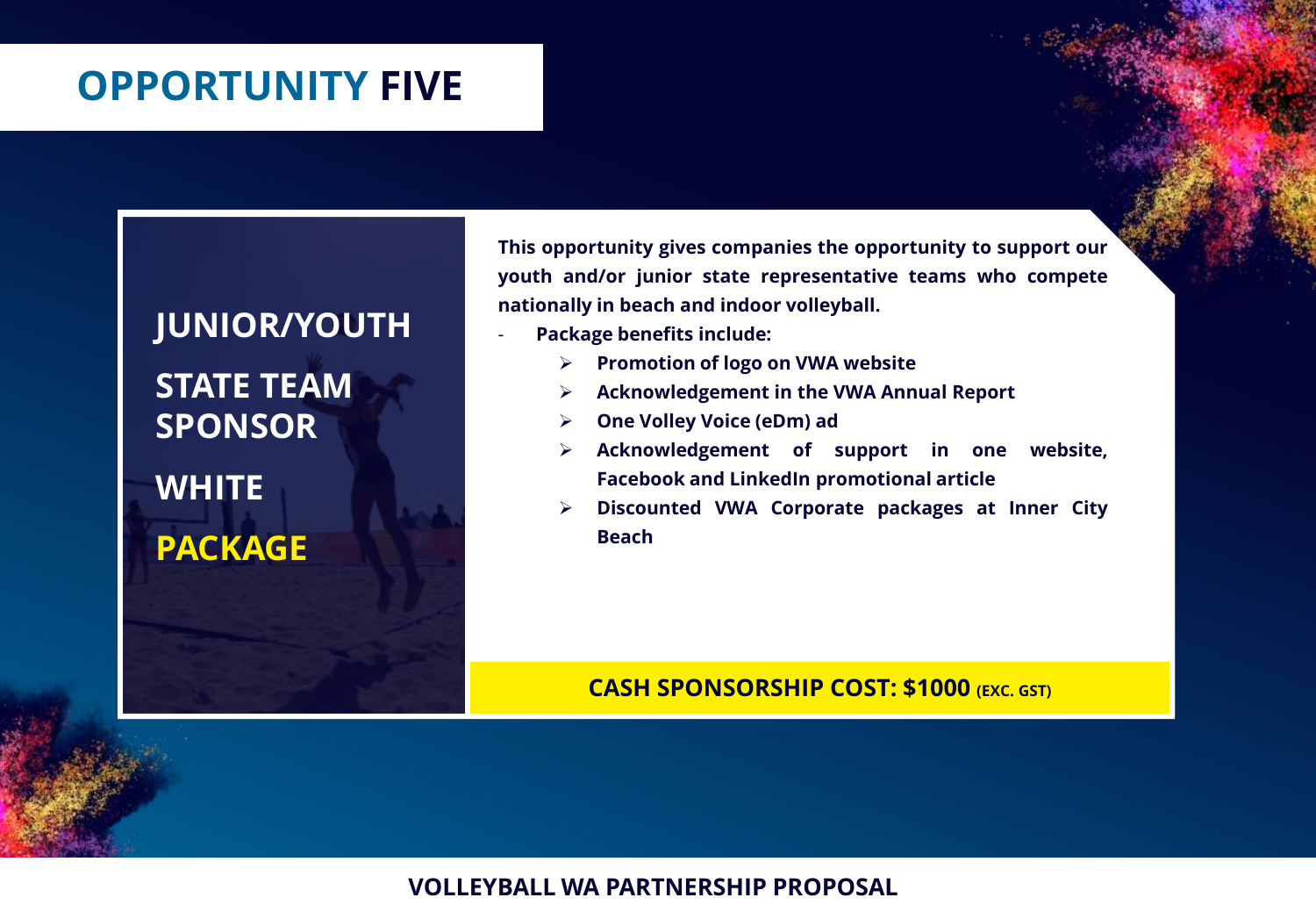## **OPPORTUNITY SIX**

### **JUNIOR/YOUTH**

**STATE TEAM SPONSOR**

**BRONZE PACKAGE**

**This opportunity gives a company the opportunity to support our youth and/or junior state representative teams who compete nationally in beach and indoor volleyball.**

- **Promotion of logo on VWA website**
- **Acknowledgement of support in the printed Annual Report, Volley Awards program and Annual Calendar**
- **Promotion of logo on state team specific advertising, uniforms and merchandise (subject to competition guidelines)**
- **Access to two Volley Voice (eDm) ads**
- **Acknowledgement of support in one website, Facebook and LinkedIn promotional article**
- **Complimentary ticket to the Volley Awards**
- **VIP hospitality at the WA State Open**
- **Discounted VWA Corporate packages at Inner City Beach**

#### **CASH SPONSORSHIP COST: \$2,500 (EXC. GST)**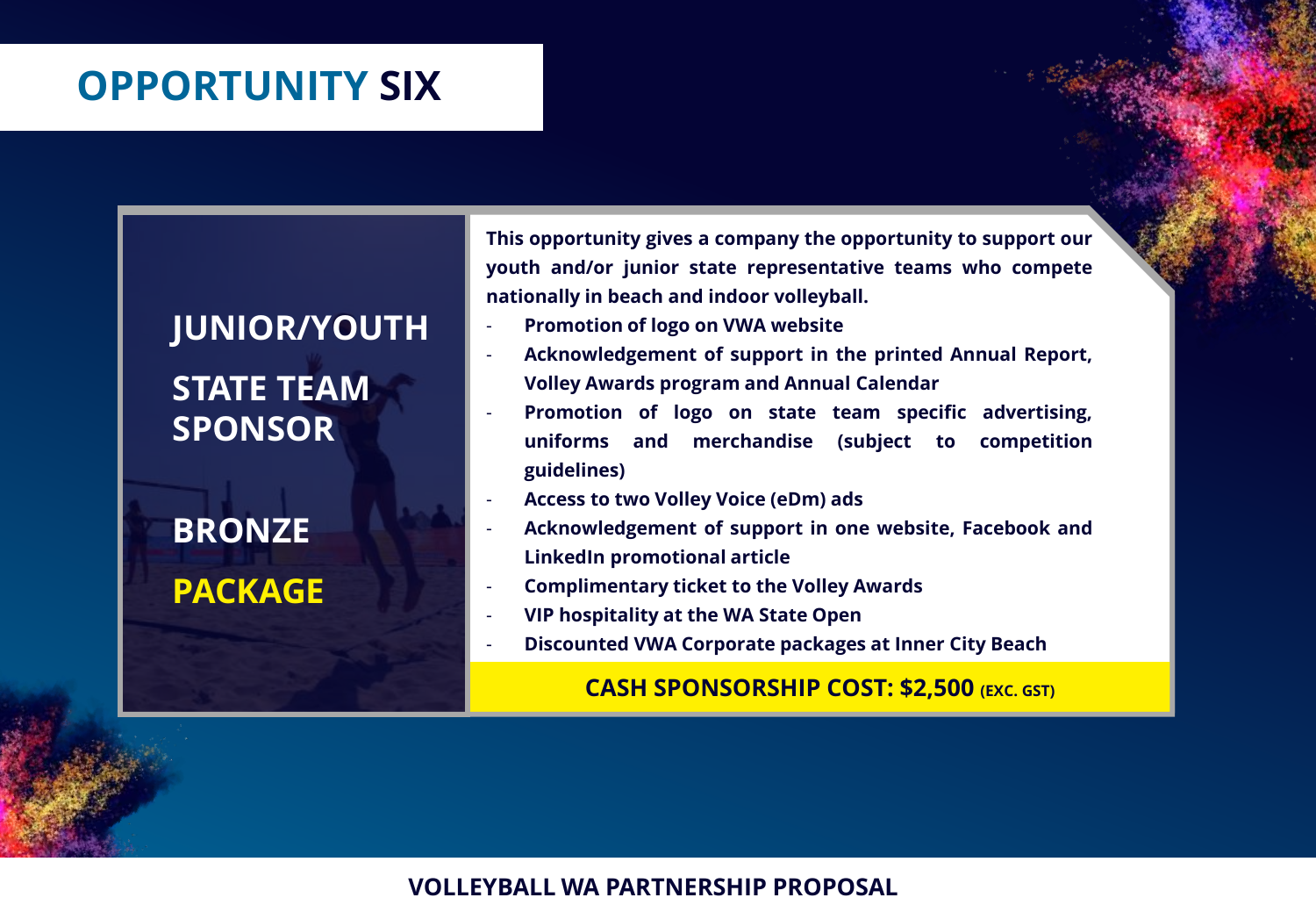### **OPPORTUNITY SEVEN**

## **VWA STEEL SPONSOR PACKAGE**

**The WA Steel are our state representative team, a Men's and Women's team is announced each year to compete in the Australian Volleyball League. Athletes are self funded so cash sponsorship is sort to offset their costs.**

**Benefits which can be negotiated include:**

- **VWA Steel naming rights**
- **Signage and marketing at home events**
- **Promotion of logo on WA Steel advertising, uniforms and merchandise (subject to competition guidelines)**
- **Complimentary tickets to the Volley Awards, VIP hospitality at the WA State Open and invitation to VWA Steel promotional activities**
- **Player appearances**

**Contact [marketing@volleyballwa.com.au](mailto:marketing@volleyballwa.com.au) to discuss the opportunity further..**

#### **CASH SPONSORSHIP COST: P.O.A.**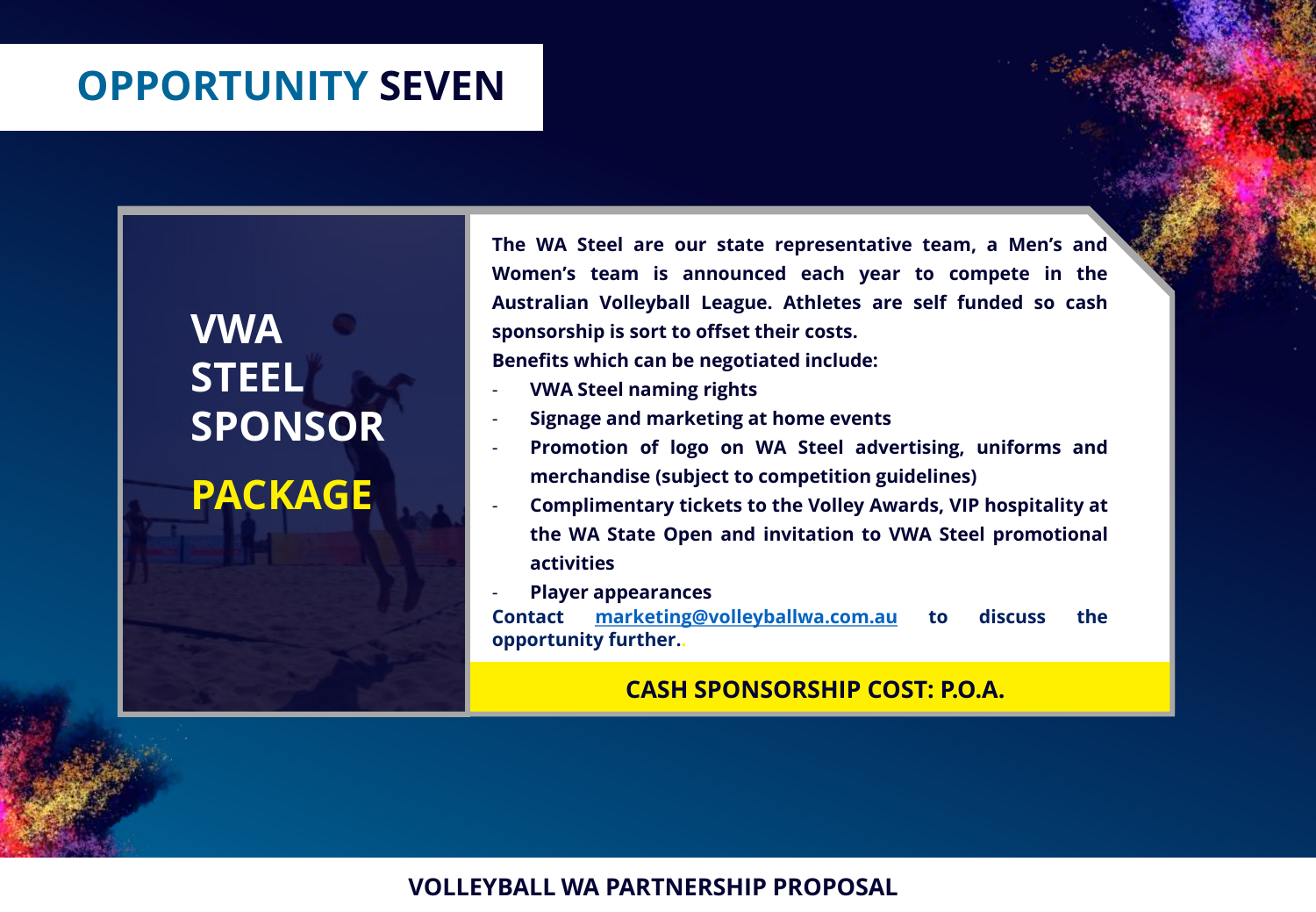## **OPPORTUNITY EIGHT**

**VWA PROGRAM SPONSOR PACKAGE**

**Volleyball WA runs several programs throughout the year, our Kids and Junior Volley programs offers access to our fastest growing markets. Supporting our Adaptive Volley program will help us offer the sport to those with physical and intellectual challenges.**

**Some of the benefits available for negotiation are:**

- **Proudly bought to you rights**
- **Logo on program staff uniforms**
- **Logo on program merchandise items**
- **Promotion of logo on VWA website**
- **Acknowledgement of support on printed Annual Report and Annual Calendar**
- **Access to Volley Voice (eDm) ad space**
- **Acknowledgement in website, Facebook and LinkedIn promotional articles**
- **Opportunity to showcase products at VWA events**
- **Complimentary ticket to the Volley Awards, invitation to VIP hospitality at the WA State Open.**
- **Discounted VWA Corporate packages at Inner City Beach**

**CASH SPONSORSHIP COST: \$5,000 (EXC. GST)**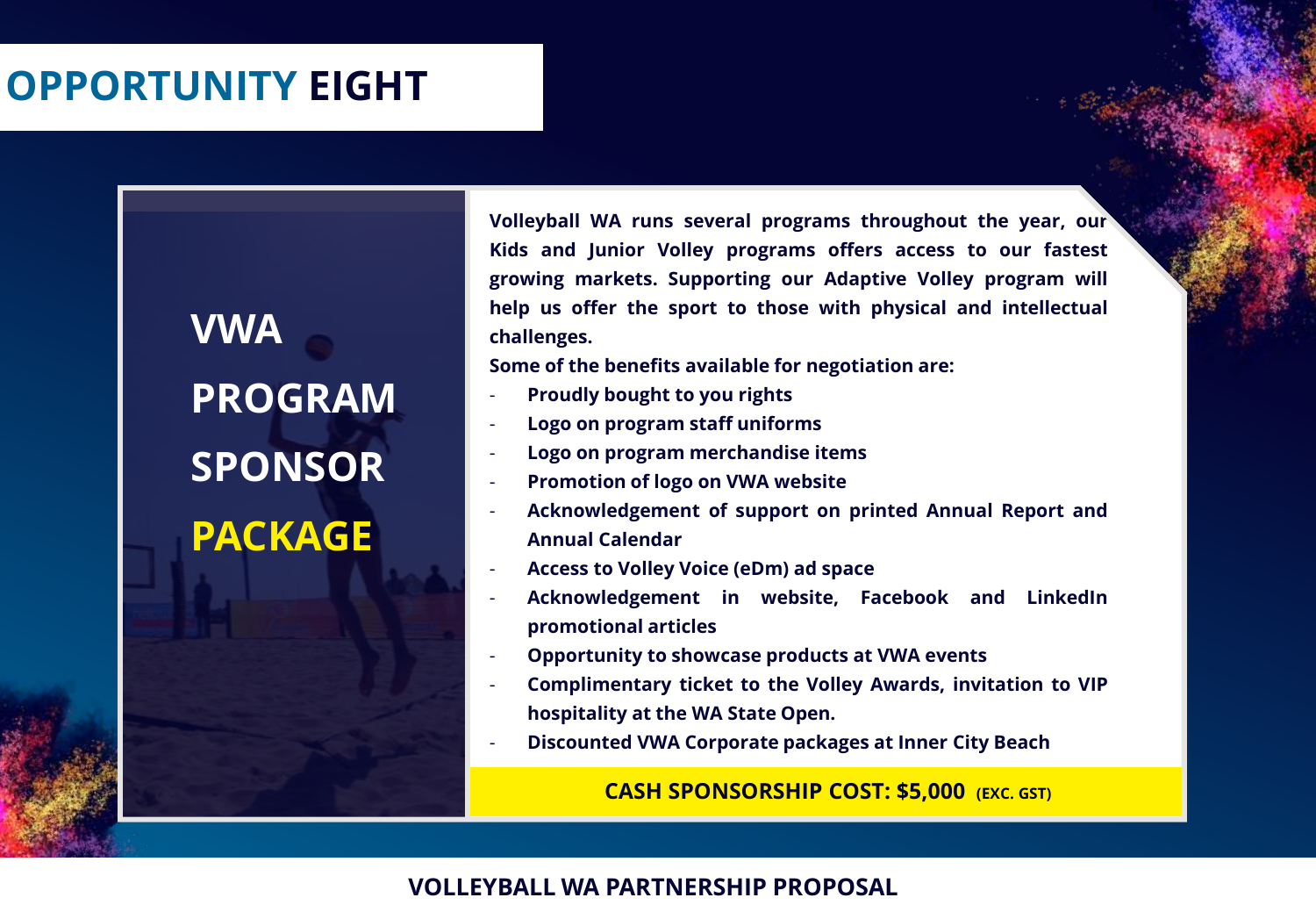## **OPPORTUNITY NINE**

## **VWA SPONSOR**

**This opportunity is for any organisation that wants to support the growth and development of our sport. Some of the negotiable benefits could include:**

- **Signage at Inner City Beach Courts, VWA promotional activities and VWA competitions and events**
- **Promotion of logo on:**
	- ➢ **VWA letterhead, stationary and email signature**
	- ➢ **VWA website, Annual Report, Volley Awards program, Annual Calendar and Media Wall**
	- ➢ **State team and event advertising**
- **Access to monthly Volley Voice (eDm) ad space**
- **Acknowledgement of support in website, Facebook & LinkedIn promotional articles**
- **Opportunity to showcase products at VWA events**
- **Two complimentary tickets to the Volley Awards**
- **Invitation to VIP hospitality at the WA State Open**
- **Free spectator entry to all VWA events and competitions**
- **WA Steel player appearances**
- **One Free VWA Corporate packages at Inner City Beach**

**CASH / IN KIND SPONSORSHIP COST: FROM \$15,000 (EXC. GST)**